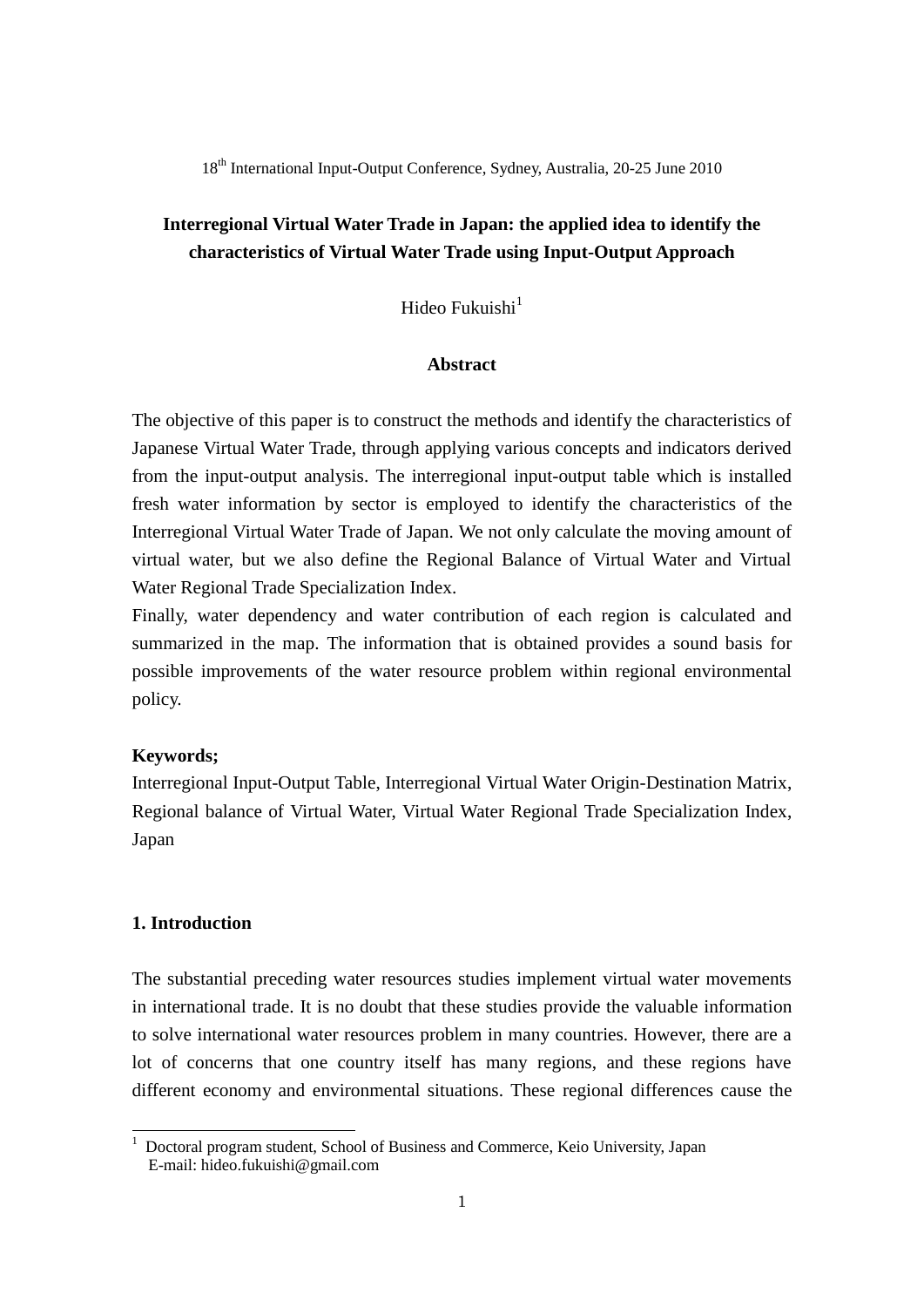different relationship of supply and demand of water resources, and the characteristics of virtual water trade among the regions become complicated. It is quite important to consider not only the balance of water resources in the whole country but also the regions.

This paper entails one of the steps to construct the methods and identify the characteristics of Virtual Water Trade. We employ the concepts and indicators derived from input-output analysis to carry out this comprehensive study, and the fresh water information by sector is modified for an input-output approach. The case is Japan, because of the availability of water accounts.

There is little research which applies water information to an interregional input-output framework. Some of the oldest research is that of Carter and Ireri (1970), which constructed water information for California-Arizona input output table to identify the movement of water resources in these 2 areas. Recently, Hatano and Okuda(2004) studied virtual water movement in China using interregional input-output table. Okuda, Suzuki, and Hatano (2005) had two points time series study of virtual water movement in China between 1997 and 2000. Guan and Hubacek (2007) also studied the virtual water trade in China. Okadera, Watanabe and Xu (2005) studied water demand and pollutant in the city of Chongqing in China using a regional input-output table. In Japan, Okadera, Fujita, Watanabe, and Suzuki (2005) studied water demand situation in Kanto area, which are Ibaraki, Tochigi, Saitama, Chiba, Tokyo and Kanagawa using regional input-output table.

In Japan, Fukuishi (2009a) is the first study which considers all regional area and interregional virtual water trade in Japan. This study updates and expands Fukuishi (2009a)'s data and methodology to accomplish the objective of this paper.

#### **2. Methodology**

The regional balance of water resources in this study is shown in Figure 1. The significant point of this balance is to separate water demand into Real water demand and Virtual water demand. Real water demand is the water demanded for real water to produce a good or service and to supply household use. On the other hands, virtual water demand is the water demand of virtual water which is included in import or domestic import goods. It is considered that regional economy and households demand virtual water because of the traditional trading theory such as comparative advantage or the limitation of regional water resource. Thus, the water demand consists of real water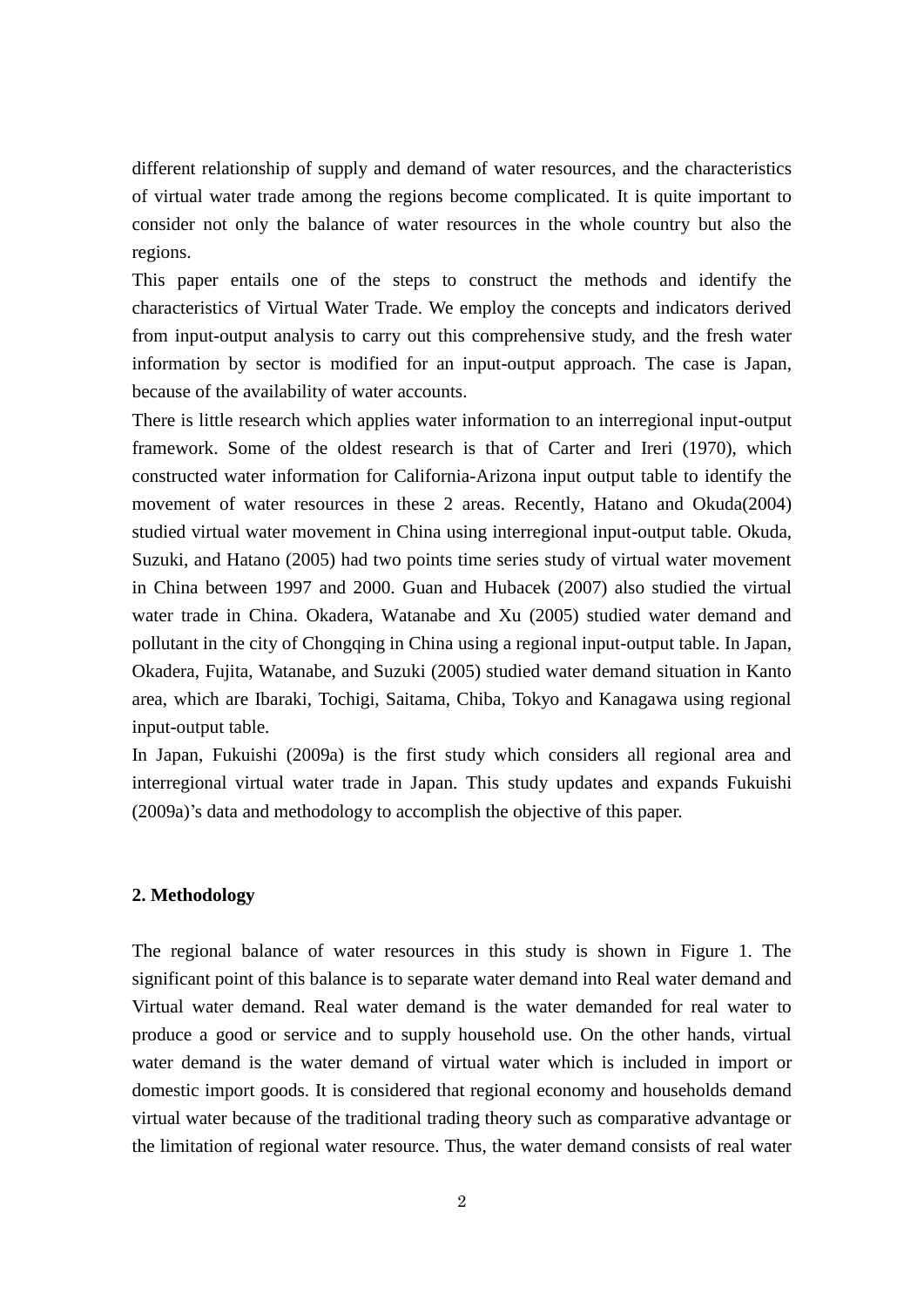demand and virtual water demand.

These 2 kinds of water are demanded by regional economy and household, and some goods which are provided in this regional economy are exported to other countries or regions. This export good may become virtual water demand for some other regions.



**Figure 1 The Regional Balance of Water Resources**

Ministry of Economy, Trade and Industry in Japan had constructed Interregional Input-Output Table every 5 year since 1960. However he stopped constructing 2000 Interregional Input-Output Table because of the rationalization of duties and early publication of statistics. In this situation, Arai, S. and Arakawa, S. (2006) challenged to construct 2000 Interregional Input-Output Table and opens the data in public. This study uses Arai et al. (2006)'s 2000 Interregional Input-Output Table and installs fresh water information to this table.

The regional classification of 2000 Interregional Input-Output Table is shown in Table 1. There are 9 regions in this table, Hokkaido, Tohoku, Kanto, Chubu, Kinki, Chugoku, Shikoku, Kyusyu and Okinawa. The range of regions comes from the administration classification. Tohoku has 6 prefectures. Kanto has 10 prefectures. Chubu has 5 prefectures. Kinki has 7 prefectures. Chugoku has 5 prefectures. Finally, Kyusyu has 7 prefectures. Hokkaido and Okinawa have only one prefecture.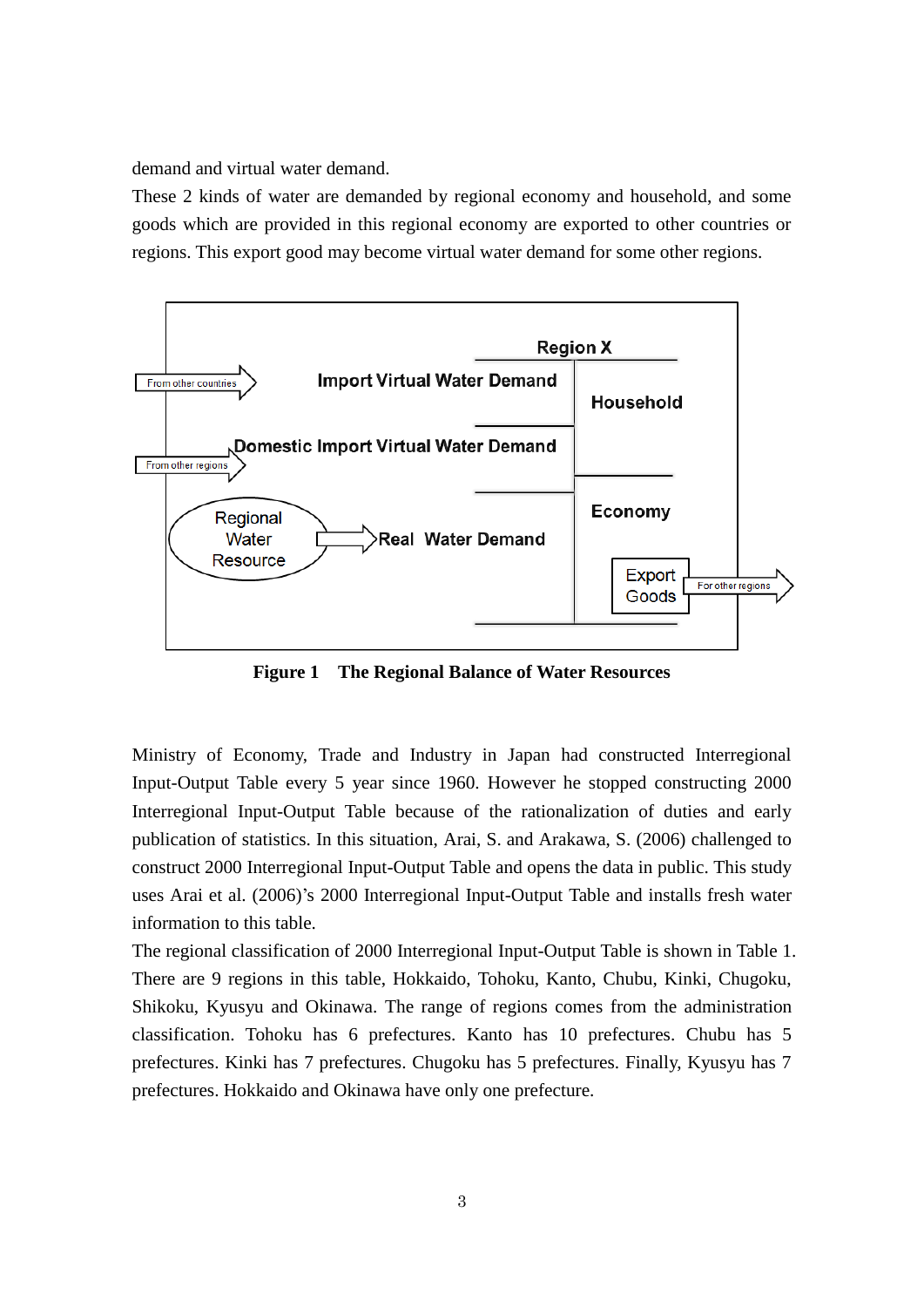| 1uviv 1        | The Regional Chassineation of 2000 mittingfonal mput Output Task |
|----------------|------------------------------------------------------------------|
| <b>Regions</b> | The range of regions                                             |
| Hokkaido       | Hokkaido                                                         |
| Tohoku         | Aomori, Iwate, Miyagi, Akita, Yamagata, Fukushima                |
| Kanto          | Ibaraki, Tochigi, Saitama, Chiba, Tokyo, Kanagawa, Niigata,      |
|                | Yamanashi, Nagano, Shizuoka                                      |
| Chubu          | Toyama, Ishikawa, Gifu, Aichi, Mie                               |
| Kinki          | Fukui, Shiga, Kyoto, Osaka, Hyogo, Nara, Wakayama                |
| Chugoku        | Tottori, Shimane, Okayama, Hiroshima, Yamaguchi                  |
| Shikoku        | Tokushima, Kagawa, Ehime, Kochi                                  |
| Kyusyu         | Fukuoka, Saga, Nagasaki, Kumamoto, Oita, Miyazaki, Kagoshima     |
| Okinawa        | Okinawa                                                          |

**Table 1 The Regional Classification of 2000 Interregional Input-Output Table**

Source: Arai et al. (2006)

This study reconstructed the structure of Interregional Input-Output Table to appropriate style for the purpose of analysis. And, fresh water information by sector is constructed and installed to this new modified table. The new model for virtual water trade is shown in Figure 2.

The methodology to construct fresh water information by sector comes from Fukuishi (2009a, 2009b and 2010). These three previous studies have the fresh water matrix, which is divided into three sectors such as waterworks, industrial waterworks and others. The "others" part includes all fresh water except that of waterworks and industrial waterworks. However, this study constructed only the total fresh water information of these three sectors, because of the limitation of availability of water account of each region. It is quite difficult to collect the water accounts of prefectures and regions because of the problems of personal security.

This paper provides 3 sectors classification in each region such as primary sector, secondary sector and tertiary sector for the purpose of this study.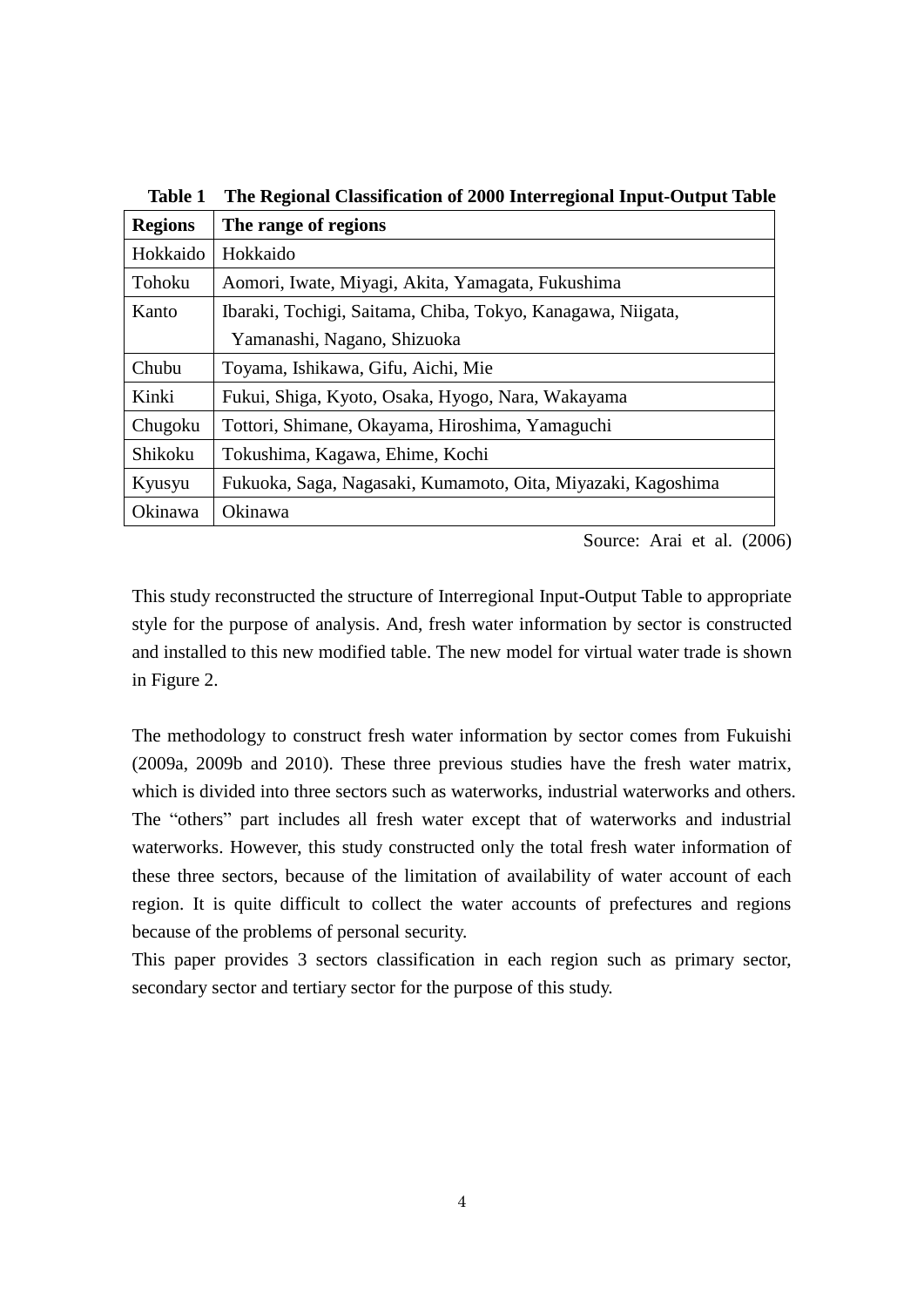|                               |                                            |                | Intermediate sector |                          |    |                        |  |  |  |  |  |  | <b>Final demand</b> |  | Export |  | Import |  | cr |                                                                                               |  |  |  |
|-------------------------------|--------------------------------------------|----------------|---------------------|--------------------------|----|------------------------|--|--|--|--|--|--|---------------------|--|--------|--|--------|--|----|-----------------------------------------------------------------------------------------------|--|--|--|
|                               |                                            |                |                     | Hokkaido                 |    | Tohoku   Kanto   Chubu |  |  |  |  |  |  |                     |  |        |  |        |  |    | Kinki Chugoku Shikoku Kyusyu Okinawa Hokkaido ~ Okinawa Hokkaido ~ Okinawa Hokkaido ~ Okinawa |  |  |  |
|                               |                                            |                |                     | $\overline{\phantom{a}}$ | 52 |                        |  |  |  |  |  |  |                     |  |        |  |        |  |    |                                                                                               |  |  |  |
|                               | Hokkaido                                   | ı<br>ma.<br>52 |                     |                          |    |                        |  |  |  |  |  |  |                     |  |        |  |        |  |    |                                                                                               |  |  |  |
|                               | Tohoku                                     |                |                     |                          |    |                        |  |  |  |  |  |  |                     |  |        |  |        |  |    |                                                                                               |  |  |  |
|                               | Kanto                                      |                |                     |                          |    |                        |  |  |  |  |  |  |                     |  |        |  |        |  |    |                                                                                               |  |  |  |
| Intermediate<br><b>Sector</b> | Chubu                                      |                |                     |                          |    |                        |  |  |  |  |  |  |                     |  |        |  |        |  |    |                                                                                               |  |  |  |
|                               | Kinki                                      |                |                     |                          |    |                        |  |  |  |  |  |  |                     |  |        |  |        |  |    |                                                                                               |  |  |  |
|                               | Chugoku                                    |                |                     |                          |    |                        |  |  |  |  |  |  |                     |  |        |  |        |  |    |                                                                                               |  |  |  |
|                               | Shikoku                                    |                |                     |                          |    |                        |  |  |  |  |  |  |                     |  |        |  |        |  |    |                                                                                               |  |  |  |
|                               | Kyusyu                                     |                |                     |                          |    |                        |  |  |  |  |  |  |                     |  |        |  |        |  |    |                                                                                               |  |  |  |
|                               | Okinawa                                    |                |                     |                          |    |                        |  |  |  |  |  |  |                     |  |        |  |        |  |    |                                                                                               |  |  |  |
|                               | <b>Wage and</b><br>Salary                  |                |                     |                          |    |                        |  |  |  |  |  |  |                     |  |        |  |        |  |    |                                                                                               |  |  |  |
| Value added                   | <b>COM</b>                                 |                |                     |                          |    |                        |  |  |  |  |  |  |                     |  |        |  |        |  |    |                                                                                               |  |  |  |
| <b>Control Total</b>          |                                            |                |                     |                          |    |                        |  |  |  |  |  |  |                     |  |        |  |        |  |    |                                                                                               |  |  |  |
|                               | — 1 <u>. a</u><br><b>STATE OF BUILDING</b> |                |                     |                          |    |                        |  |  |  |  |  |  |                     |  |        |  |        |  |    |                                                                                               |  |  |  |

Fresh water information by sector



Note:

1. The regional classification follows Table 1.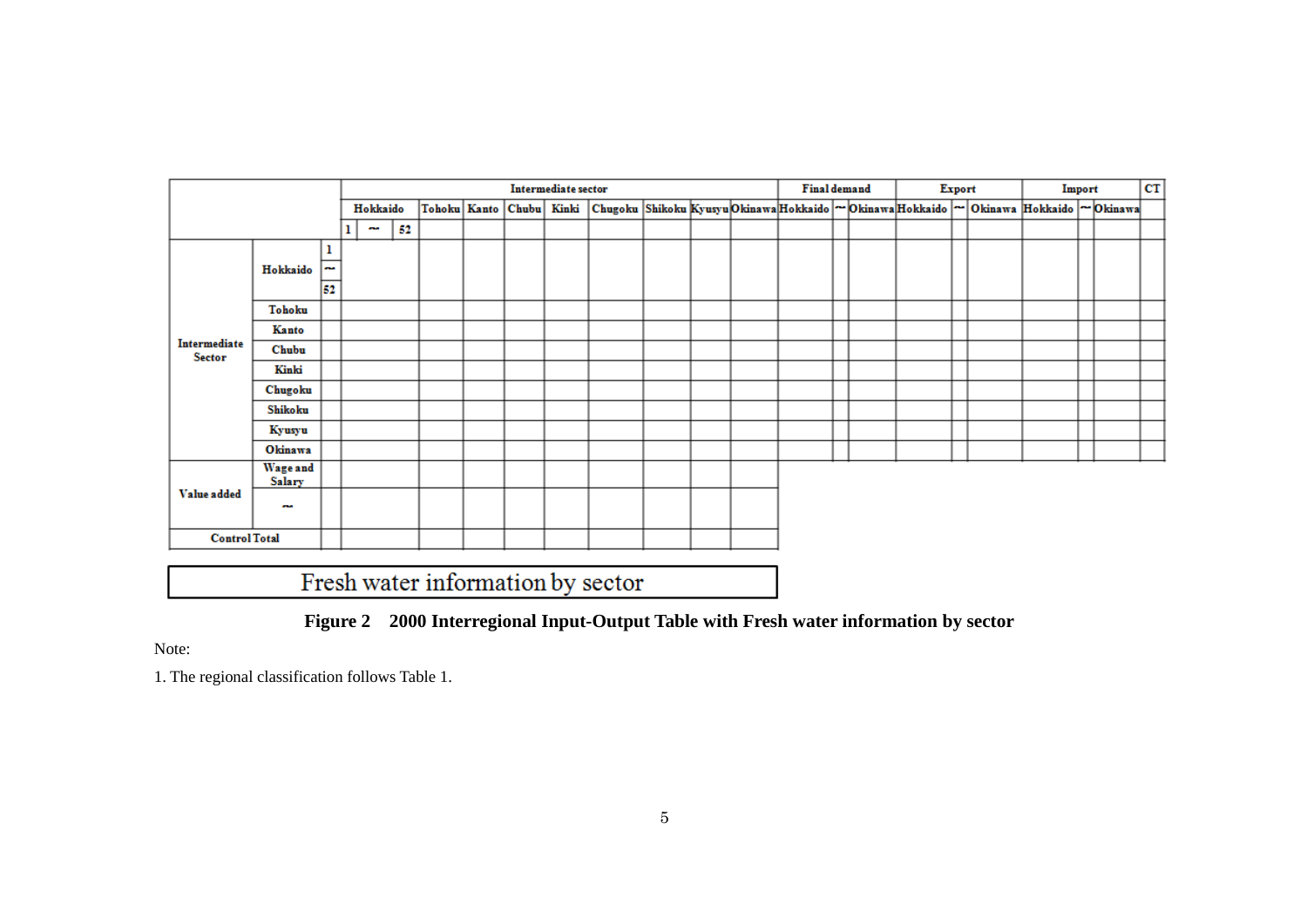The basis analysis method of this study comes from Carter and Ireri (1970) and Fukuishi (2009a). First, the formula of inducement effect from final demand is shown in below.

$$
X = (I - (I - M)A)^{-1}((I - M)FD + E)
$$
Equation 1

**X** is the control total vector. **I** is unit matrix. **M** is import coefficient matrix. **A** is input coefficient matrix. **FD** is final demand matrix. **E** is export vector. This study applies fresh water coefficient (Fresh Water intensity) of Fukuishi (2009a,

2009b and 2010). The fresh water coefficient of industrial sector  $j(w_j)$  is calculated by

total fresh water amount of industrial sector  $j(W_j^T)$  and Control total of industrial sector

of industrial sector  $j(X_j)$ . These have the following relationship.

$$
w_j = \frac{W_j^T}{X_j}
$$
 Equation 2

This fresh water coefficient is installed in Equation 1. Then we can get the following formula.

$$
WT=w(I-(I-M)A)-1((I-M)FD+E)
$$
 Equation 3

**W<sup>T</sup>** is the vector of total amount of fresh water. **w** is fresh water coefficient vector. Equation 3 is capable of calculating the fresh water amounts which are induced by final demand of one region. This final demand spreads to the other regions and induces some sectors. This detail of inducement effects of each region is also capable of identifying the analysis results of Equation 3. This Equation is capable of calculating the virtual required water<sup>2</sup>, when import coefficient matrix is 0. The vector of virtual required water of each region **WIM** has the following formula. **IM** is import vector.

$$
W^{IM} = w(I-A)^{-1}IM
$$
 Equation 4

 $\overline{a}$ 

<sup>2</sup> Virtual Required Water is the additional fresh water use when the country provides import goods domestically.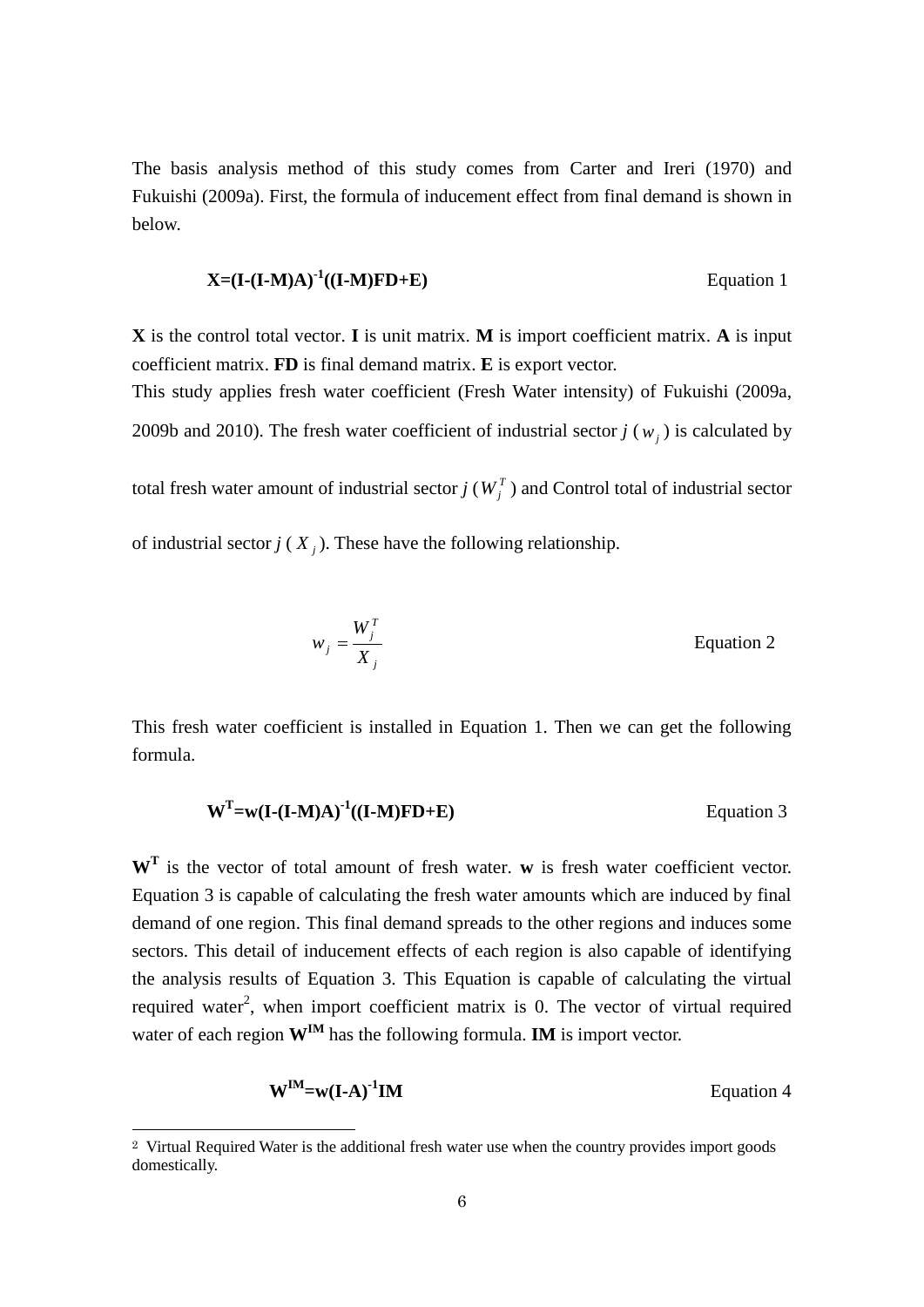The analysis results of the movements of virtual water are reconstructed to the regional balance of virtual water, which applies balance of payments in international economy. This balance is capable of identifying a favorable or unfavorable balance of virtual water trade of each region in compared with some regions.

In addition to this method, this study applies the trade specialization index to identify the specialization of regional virtual water trade. The formula of virtual water regional trade specialization index is shown in below.

#### Virtual Water Regional Trade Specialization Index

= Virtual Water Regional Export − Virtual Water Regional Import Virtual Water Regional Export + Virtual Water Regional Import Equation 5

When this index is  $+1$ , one region only exports virtual water to another region. There is no import of virtual water from another region in the region. When this index is 0, the amounts of import and export of virtual water from one region to another region are the same. When this index is -1, one region only imports virtual water from another region. There is no export of virtual water from another region in the region.

Finally, this study draws the map of water dependency versus water contribution. This method applies Hatano and Okuda (2004). The example is shown in Figure 3. X-axis shows the water contribution, which is the percentage of export part of virtual water provided in one region. Y-axis shows the water dependency, which is the percentage of import part of virtual water demanded in one region. From the map, the points above 45 degree slopes show the degree to which how much one region depends on the other regions. The points below 45 degree slopes show the degree to which how much one region contributes to the other regions.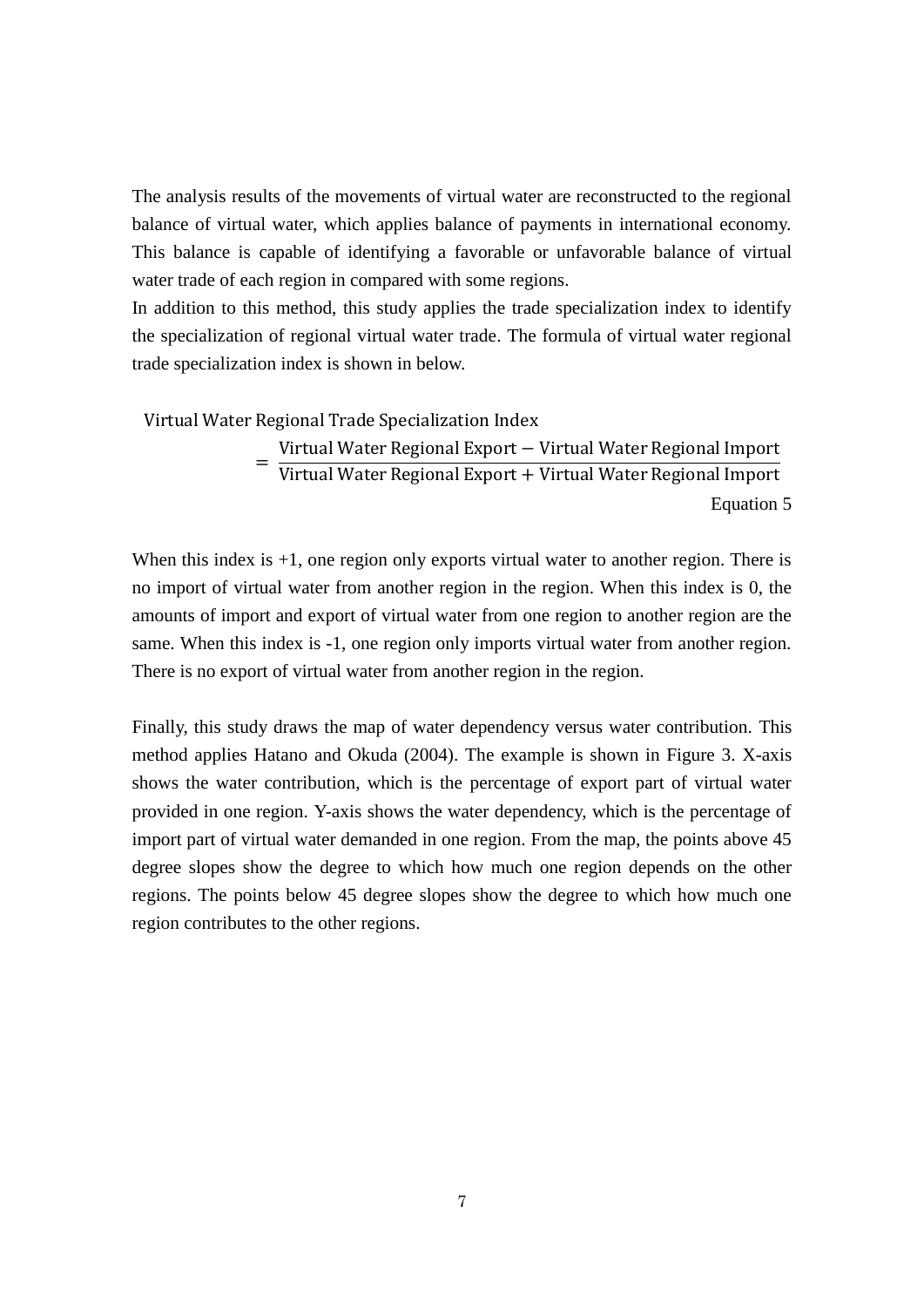

**Figure 3 The map of water dependency versus water contribution**

## **3. Analysis Results**

This section shows the results of analyzing 2000 Interregional Input-Output Table with fresh water information of Japan. Firstly, the amounts of interregional virtual water trade (Interregional Virtual Water Origin-Destination Matrix) are calculated. Secondly, the regional balance of virtual water is constructed from the results of first analysis. Thirdly, Virtual Water Regional Trade Specialization Index is constructed from the results of first analysis. Fourthly, the map of water dependency versus water contribution is drawn. Fifthly, water demand for each region which includes real water demand and virtual water demand is identified from the analysis results. Finally, the relationship with water supply potential and demand for each region is identified. This study set 2 patterns of water supply potential information. One is average year water supply. Another is water shortage year.

Table 2 shows the results of the amounts of interregional virtual water trade (Interregional Virtual Water Origin-Destination Matrix). The huge movements of virtual water concentrate into Kanto region. The virtual water from Tohoku is 5.9 billion  $m<sup>3</sup>$ . That from Hokkaido is 3.9 billion  $m<sup>3</sup>$ . Chubu and Kyusyu have the same amount of 1.8 billion  $m<sup>3</sup>$ . Kanto also has huge demand inside itself. Virtual water also concentrates into Kinki region. The virtual water from Kanto is 2.0 billion  $m<sup>3</sup>$ . That from Tohoku is 1.5 billion  $m<sup>3</sup>$ . Hokkaido is 1.2 billion  $m<sup>3</sup>$ . However, there is huge gap between Kanto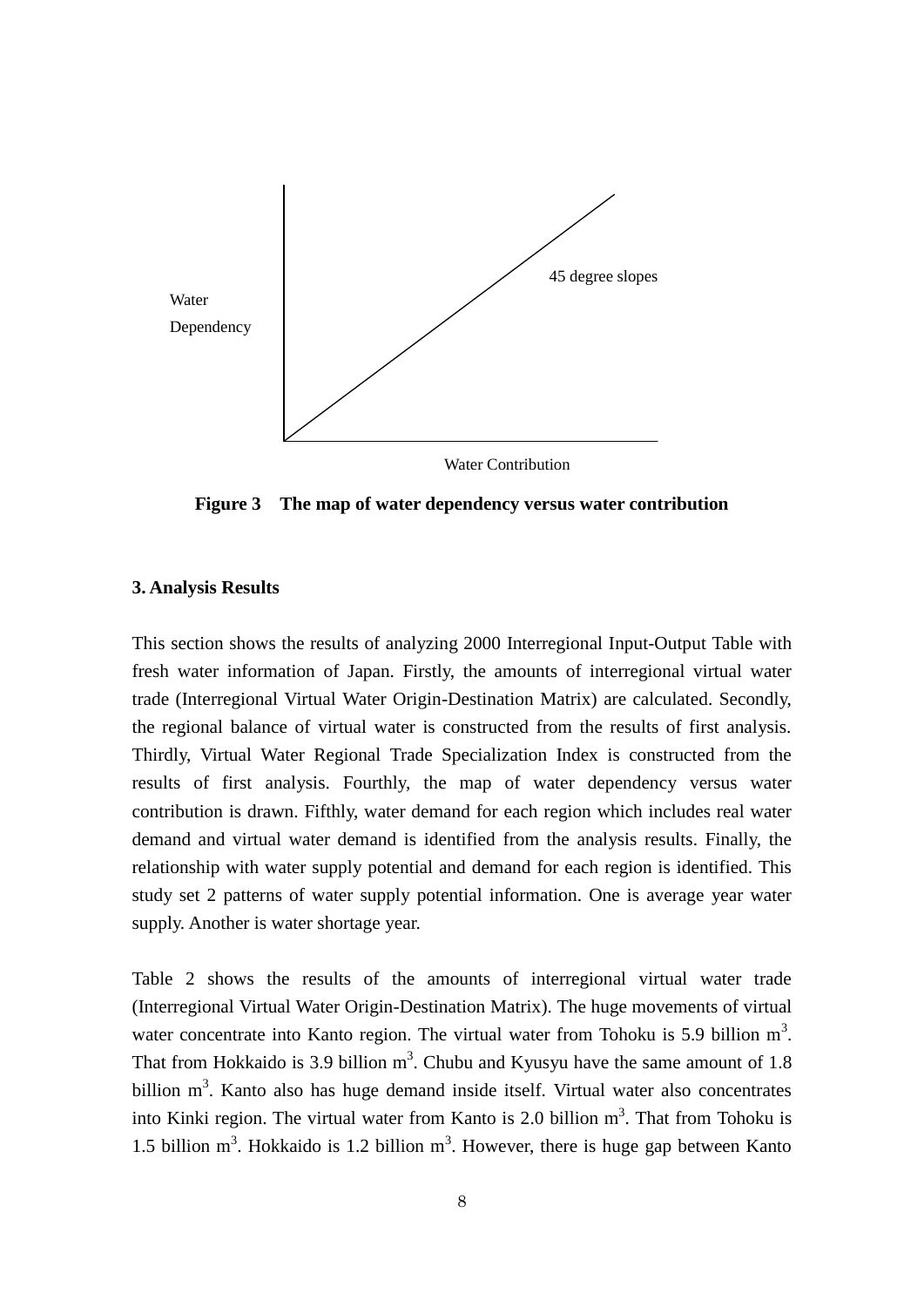and Kinki.

From the result of the amounts of interregional virtual water trade, the economically developed regions such Kanto and Kinki are the center of virtual water trade. Especially, Kanto region gathers tremendous amounts of virtual water from the other regions of Japan.

| Unit: Billion m <sup>3</sup> |          | Destination |        |       |       |       |         |         |        |         |  |  |  |
|------------------------------|----------|-------------|--------|-------|-------|-------|---------|---------|--------|---------|--|--|--|
|                              |          | Hokkaido    | Tohoku | Kanto | Chubu | Kinki | Chugoku | Shikoku | Kyusyu | Okinawa |  |  |  |
|                              | Hokkaido | 7.2         | 0.8    | 3.9   | 0.7   | 1.2   | 0.3     | 0.1     | 0.6    | 0.0     |  |  |  |
|                              | Tohoku   | 0.8         | 6.5    | 5.9   | 0.8   | 1.5   | 0.4     | 0.3     | 0.7    | 0.1     |  |  |  |
|                              | Kanto    | 0.7         | 1.3    | 13.6  | 1.7   | 2.0   | 0.6     | 0.3     | 1.0    | 0.1     |  |  |  |
|                              | Chubu    | 0.2         | 0.3    | 1.8   | 2.9   | 1.0   | 0.2     | 0.1     | 0.4    | 0.0     |  |  |  |
| Origin                       | Kinki    | 0.2         | 0.2    | 1.3   | 0.5   | 3.4   | 0.3     | 0.2     | 0.4    | 0.0     |  |  |  |
|                              | Chugoku  | 0.1         | 0.2    | 1.3   | 0.4   | 0.8   | 2.0     | 0.2     | 0.6    | 0.0     |  |  |  |
|                              | Shikoku  | 0.1         | 0.1    | 0.6   | 0.2   | 0.5   | 0.2     | 0.8     | 0.2    | 0.0     |  |  |  |
|                              | Kyusyu   | 0.2         | 0.3    | 1.8   | 0.4   | 1.2   | 0.7     | 0.2     | 4.6    | 0.1     |  |  |  |
|                              | Okinawa  | 0.0         | 0.0    | 0.1   | 0.0   | 0.0   | 0.0     | 0.0     | 0.1    | 0.4     |  |  |  |

**Table 2 Interregional Virtual Water Origin-Destination Matrix**

Note:

1. The regional classification follows Table 1.

2. Some 0m<sup>3</sup> results come from round off.

Table 3 shows the results of the regional balance of virtual water. This balance is capable of identifying a favorable or unfavorable balance of virtual water trade of each region in compared with some regions. In the last row of the table 3, Hokkaido region  $(5.5 \text{ billion m}^3)$  and Tohoku region  $(7.3 \text{ billion m}^3)$  have huge favorable balance of virtual water. Especially, there are huge unfavorable balances with Kanto region. There is 3.2 billion  $m^3$  favorable balance from Hokkaido to Kanto. That from Tohoku to Kanto is 4.6 billion  $m<sup>3</sup>$ . On the contrary, the results of Total of Kanto and Kinki region have huge unfavorable balances: Kanto region with -9.0 billion  $m^3$  and Kinki region with -5.2 billion  $m^3$ .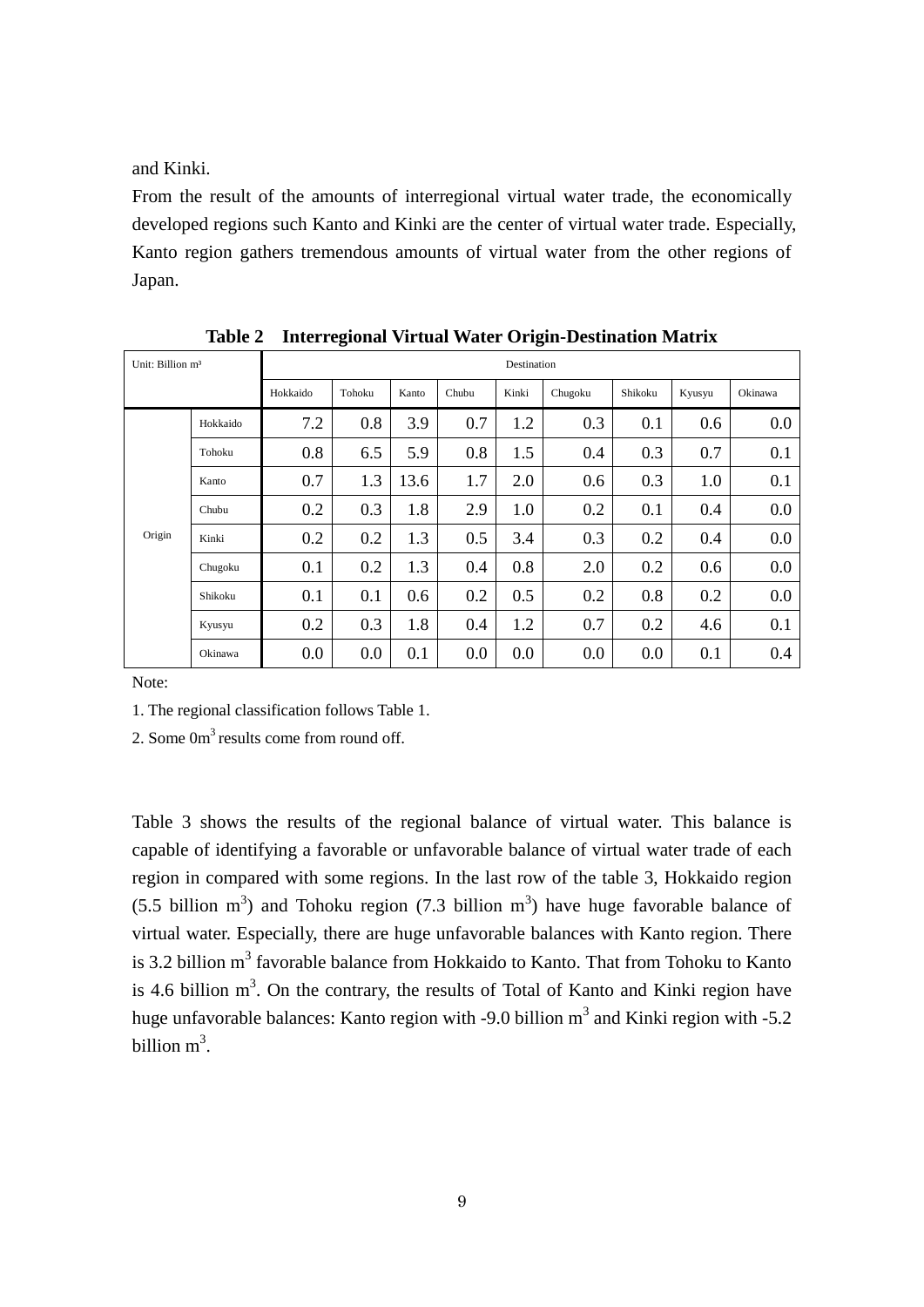| Unit: Billion m <sup>3</sup> |              | Self-region |        |        |        |        |         |         |        |         |  |  |
|------------------------------|--------------|-------------|--------|--------|--------|--------|---------|---------|--------|---------|--|--|
|                              |              | Hokkaido    | Tohoku | Kanto  | Chubu  | Kinki  | Chugoku | Shikoku | Kyusyu | Okinawa |  |  |
|                              | Hokkaido     | 0.0         | 0.0    | $-3.2$ | $-0.5$ | $-1.1$ | $-0.2$  | $-0.1$  | $-0.4$ | $-0.0$  |  |  |
|                              | Tohoku       | $-0.0$      | 0.0    | $-4.6$ | $-0.5$ | $-1.3$ | $-0.2$  | $-0.2$  | $-0.4$ | $-0.1$  |  |  |
|                              | Kanto        | 3.2         | 4.6    | 0.0    | 0.2    | $-0.7$ | 0.7     | 0.2     | 0.8    | $-0.0$  |  |  |
|                              | Chubu        | 0.5         | 0.5    | $-0.2$ | 0.0    | $-0.4$ | 0.1     | 0.1     | 0.0    | $-0.0$  |  |  |
| Origin                       | Kinki        | 1.1         | 1.3    | 0.7    | 0.4    | 0.0    | 0.5     | 0.3     | 0.9    | 0.0     |  |  |
| And                          | Chugoku      | 0.2         | 0.2    | $-0.7$ | $-0.1$ | $-0.5$ | 0.0     | 0.0     | 0.1    | $-0.0$  |  |  |
| Destination                  | Shikoku      | 0.1         | 0.2    | $-0.2$ | $-0.1$ | $-0.3$ | $-0.0$  | 0.0     | $-0.0$ | $-0.0$  |  |  |
|                              | Kyusyu       | 0.4         | 0.4    | $-0.8$ | $-0.0$ | $-0.9$ | $-0.1$  | 0.0     | 0.0    | $-0.1$  |  |  |
|                              | Okinawa      | 0.0         | 0.1    | 0.0    | $-0.0$ | $-0.0$ | 0.0     | 0.0     | 0.1    | 0.0     |  |  |
|                              | <b>Total</b> | 5.5         | 7.3    | $-9.0$ | $-0.7$ | $-5.2$ | 0.9     | 0.4     | 1.0    | $-0.2$  |  |  |

**Table 3 Regional Balance of Virtual Water**

1. The regional classification follows Table 1.

2. Some 0m<sup>3</sup> results come from round off.

Table 4 shows the results of Virtual Water Regional Trade Specialization Index which is calculated by Equation 5. The elements in the principal diagonal become 0. From the results, the regional combinations amounting close to 1 are marked by Hokkaido and Kinki (0.78), Tohoku and Kinki (0.75), Tohoku and Okinawa (0.74) and Hokkaido and Kanto (0.69). There are some one-way virtual water trading in Kanto and Kinki.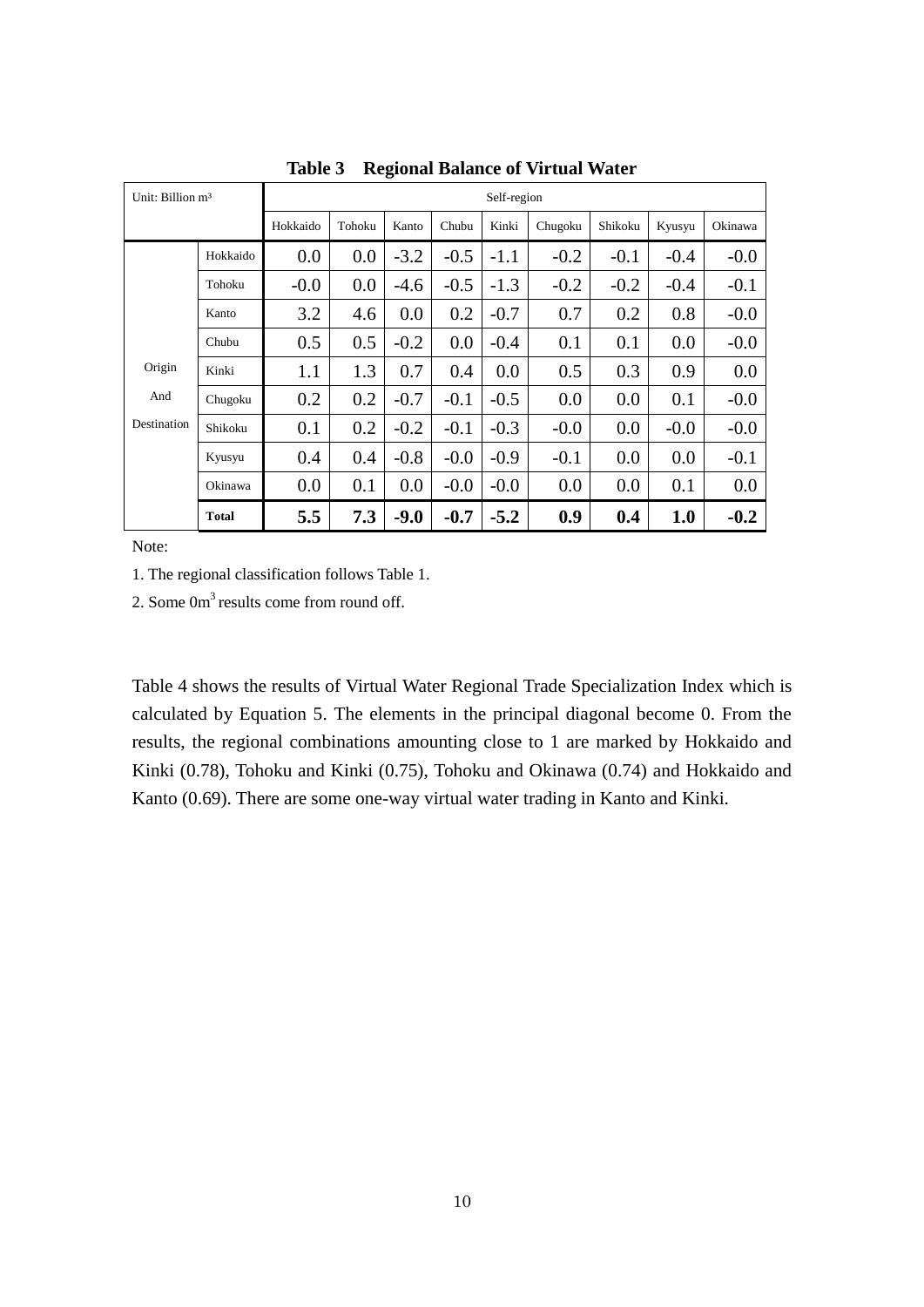|        |          | Destination      |                  |          |          |          |          |          |                  |          |  |  |  |
|--------|----------|------------------|------------------|----------|----------|----------|----------|----------|------------------|----------|--|--|--|
|        |          | Hokkaido         | Tohoku           | Kanto    | Chubu    | Kinki    | Chugoku  | Shikoku  | Kyusyu           | Okinawa  |  |  |  |
| Origin | Hokkaido | $\boldsymbol{0}$ | 0.00             | 0.69     | 0.59     | 0.78     | 0.41     | 0.49     | 0.58             | 0.66     |  |  |  |
|        | Tohoku   | 0.00             | $\boldsymbol{0}$ | 0.64     | 0.48     | 0.75     | 0.35     | 0.43     | 0.39             | 0.74     |  |  |  |
|        | Kanto    | $-0.69$          | $-0.64$          | $\theta$ | $-0.05$  | 0.20     | $-0.35$  | $-0.25$  | $-0.28$          | 0.06     |  |  |  |
|        | Chubu    | $-0.59$          | $-0.48$          | 0.05     | $\Omega$ | 0.29     | $-0.25$  | $-0.21$  | $-0.06$          | 0.14     |  |  |  |
|        | Kinki    | $-0.78$          | $-0.75$          | $-0.20$  | $-0.29$  | $\Omega$ | $-0.48$  | $-0.47$  | $-0.53$          | $-0.13$  |  |  |  |
|        | Chugoku  | $-0.41$          | $-0.35$          | 0.35     | 0.25     | 0.48     | $\Omega$ | $-0.05$  | $-0.06$          | 0.46     |  |  |  |
|        | Shikoku  | $-0.49$          | $-0.43$          | 0.25     | 0.21     | 0.47     | 0.05     | $\Omega$ | 0.04             | 0.09     |  |  |  |
|        | Kyusyu   | $-0.58$          | $-0.39$          | 0.28     | 0.06     | 0.53     | 0.06     | $-0.04$  | $\boldsymbol{0}$ | 0.32     |  |  |  |
|        | Okinawa  | $-0.66$          | $-0.74$          | $-0.06$  | $-0.14$  | 0.13     | $-0.46$  | $-0.09$  | $-0.32$          | $\theta$ |  |  |  |

**Table 4 Virtual Water Regional Trade Specialization Index**

1. The regional classification follows Table 1.

2. Some 0m<sup>3</sup> results come from round off.

The map of water dependency versus water contribution is drawn in Figure 4. From the result, there are Kanto, Chubu and Okinawa which locate above 45 cross slope. Especially, Kanto and Okinawa are far from 45 cross slope. On the contrary, there are Hokkaido and Tohoku which locate below 45 cross slope. This result is similar with the results of Regional balance of virtual water and Virtual Water Regional Trade Specialization Index.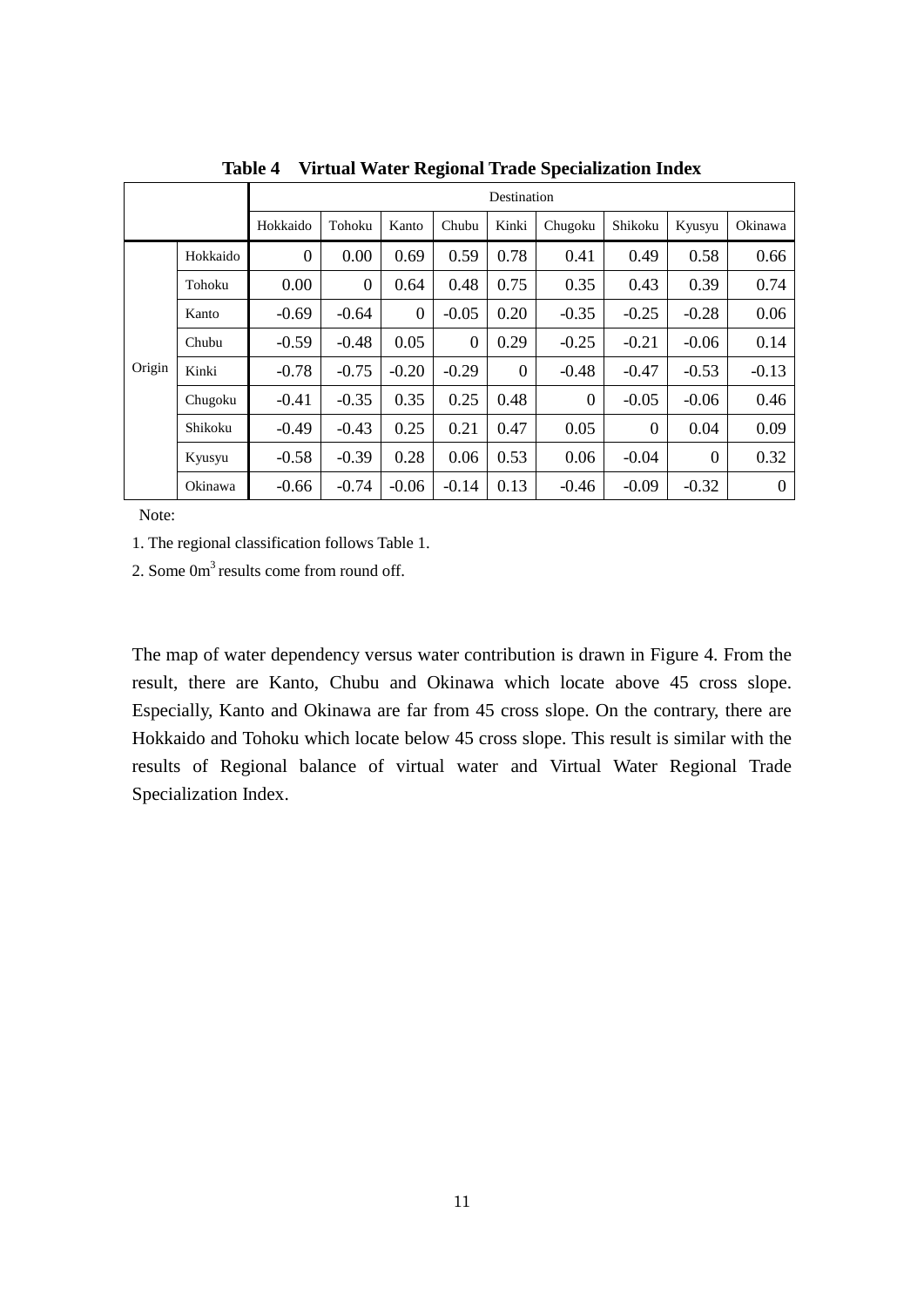

**Figure 4 The map of water dependency versus water contribution**

1. The regional classification follows Table 1.

Note:

These analysis results belong to domestic import virtual water demand in Figure 1. The total of real water demand and virtual water demand is the potential water demand of each region. Import Virtual Water Demand is calculated by Equation 4. This result is shown in Figure 5.

The top region is Kanto (65.7 billion  $m<sup>3</sup>$ ). This region is by far bigger than the other regions. Tohoku (30.4 billion m<sup>3</sup>), Hokkaido (24.8 billion m<sup>3</sup>) and Chubu (22.7 billion m<sup>3</sup>) are followed.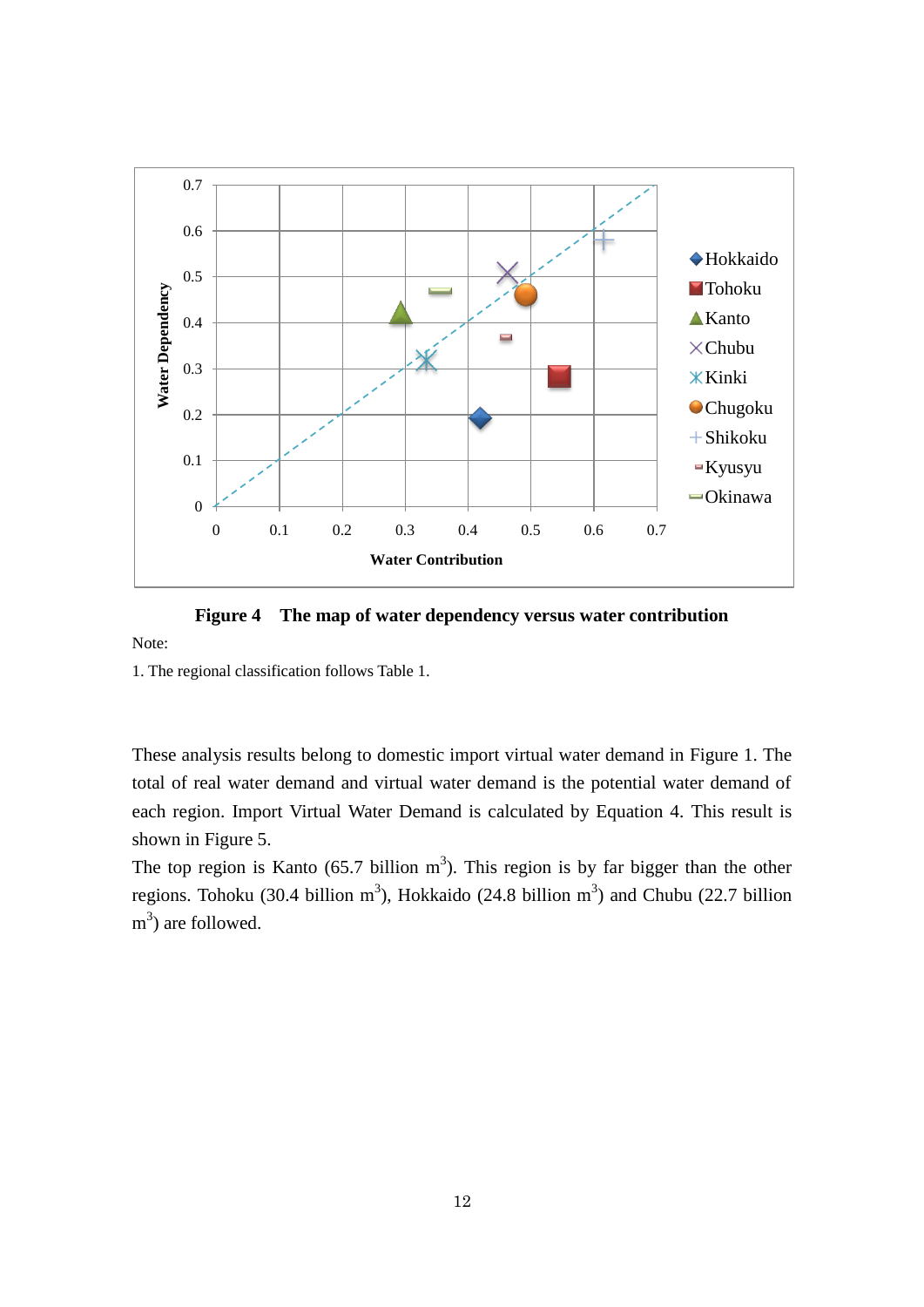![](_page_12_Figure_0.jpeg)

**Figure 5 Water Demand of each region**

1. The regional classification follows Table 1.

Ministry of Land, Infrastructure, Transport and Tourism, Water Resources Department in Japan government provides the statistics of water resources of each region. This is the supply side of water resources, and there are 2 types of supply potential data. One is average water resources amount. The other is water resources amount in water shortage year.

Figure 6 shows the relationship with water supply and demand for each region. The water supply potential is average water resources amount. The y-axis of this bar graph shows the percentage of water demand when maximum water supply potential is 100%. Okinawa is the region which accounts for the nearest 100%. Next nearest one is Kanto. Kinki and Chugoku are followed. Okinawa and Kanto have the biggest percentage. Especially, Okinawa has 63% virtual water demand and this is the top percentage in all regions. It is considered that Okinawa is the region which consisted of a lot of small islands. This region does not have the capability to produce all goods needed. Therefore this region needs to import substantial goods from the other regions and international import. The other regions except Okinawa and Kanto account for 40% through 60%.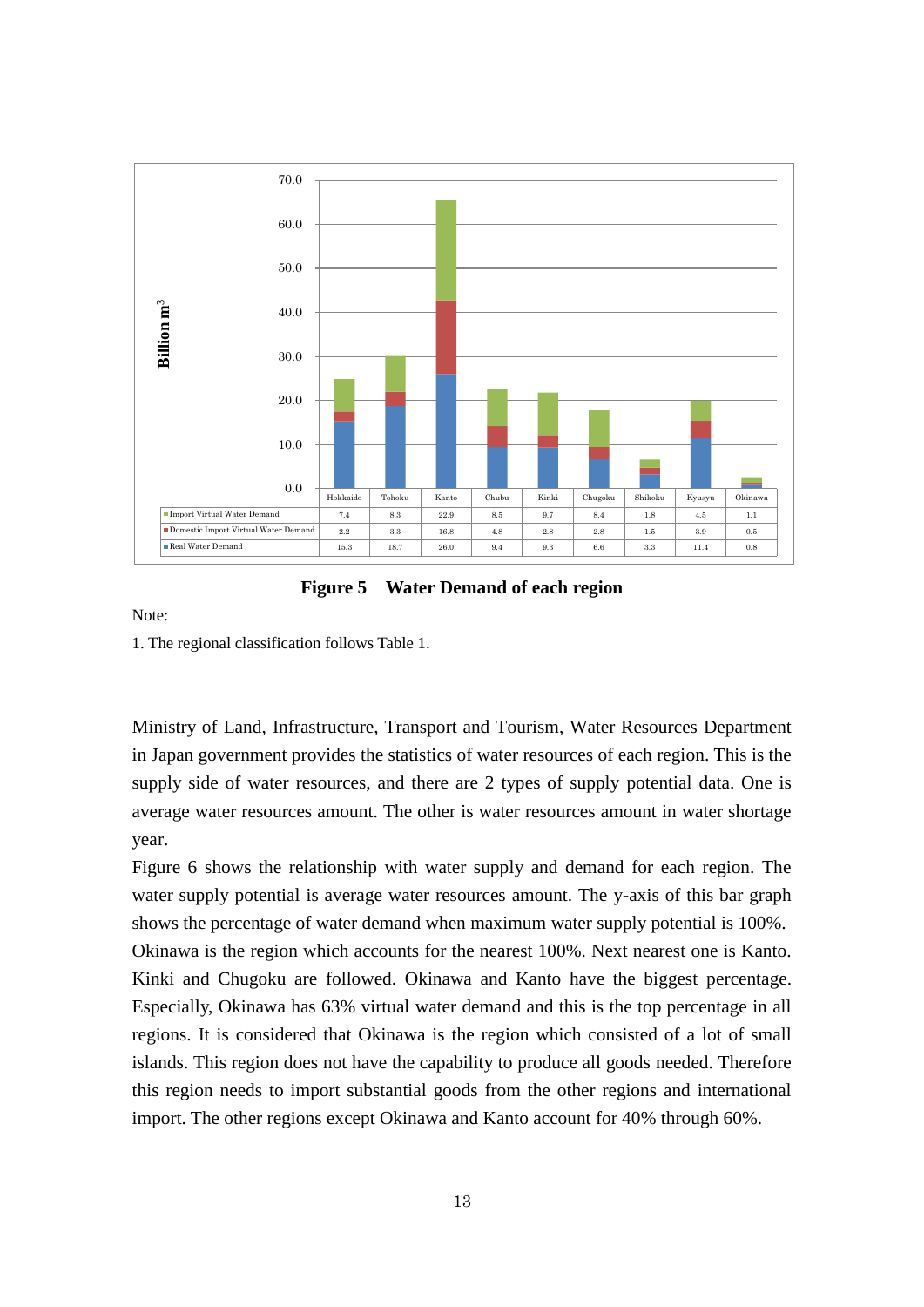![](_page_13_Figure_0.jpeg)

**Figure 6 The Relationship with Water Supply potential and Demand of each region (Average year)**

1. The regional classification follows Table 1.

2. The percentage of maximum water supply potential of average year in each region is 100% in the y-axis.

Figure 7 shows the relationship with water supply potential and demand of each region. The water supply potential is water resources amount in water shortage year. The y-axis of this bar graph shows the percentage of water demand when maximum water supply potential is 100%.

In water shortage situation, Okinawa and Kanto becomes excess demand. Especially, Okinawa has 60% over water supply. The supply and demand of Kinki is almost balanced. The demand of Chugoku accounts for 90% of maximum water supply potential.

Actually, each region has small effects of water shortage. However, when we consider the virtual water demand, it is impossible for three regions to fulfill total water demand. And, Chugoku is also in difficult situation to allocate water resources correctly.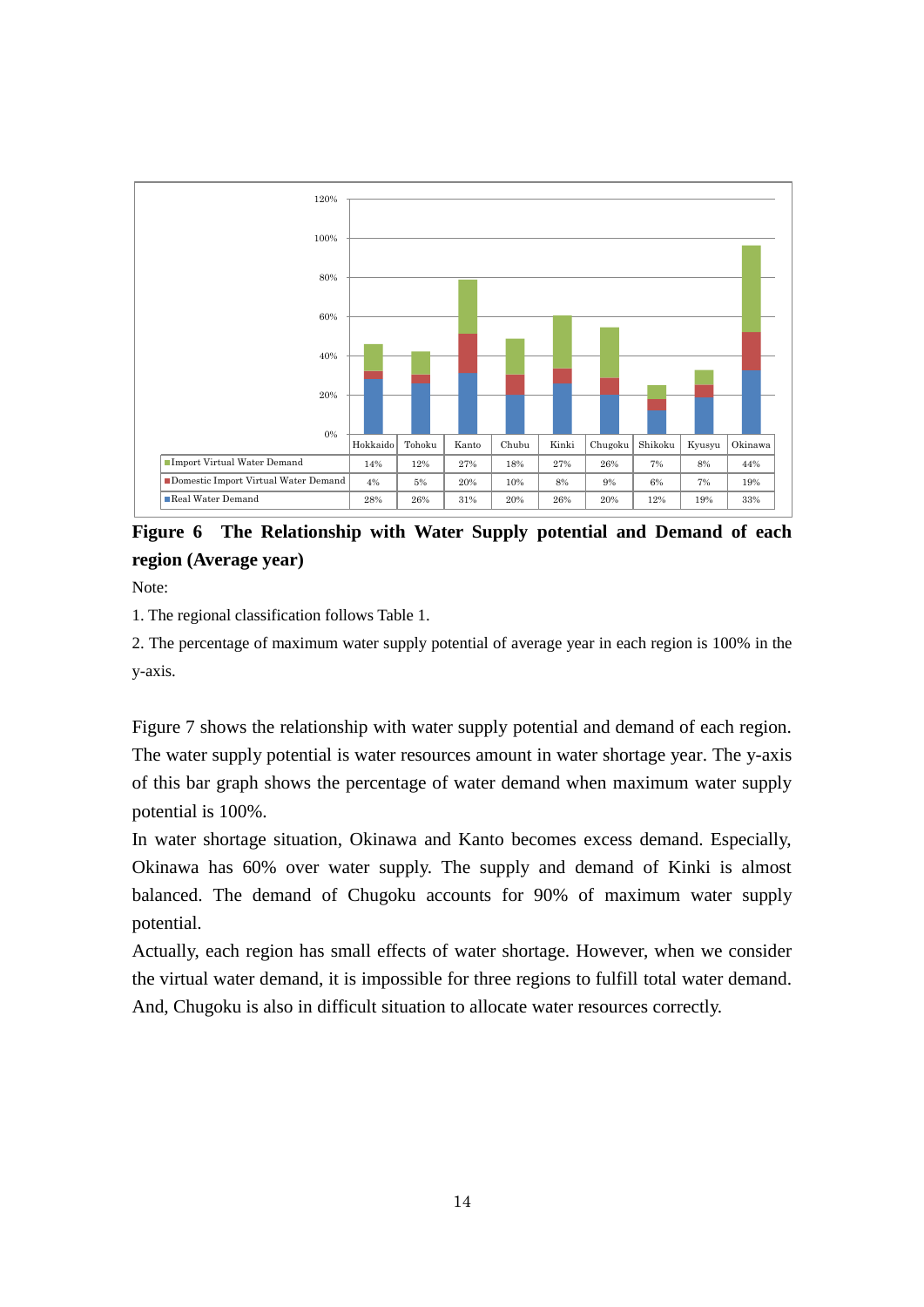![](_page_14_Figure_0.jpeg)

**Figure 7 The Relationship with Water Supply potential and Demand of each region (Water shortage year)**

1. The regional classification follows Table 1.

2. The percentage of maximum water supply potential of water shortage year in each region is 100% in the y-axis.

#### **4. Conclusion**

The objective of this paper is to construct the methods and identify the characteristics of Virtual Water Trade using the concepts and indicators derived from input-output analysis.

Firstly, the amounts of interregional virtual water trade (Interregional Virtual Water Origin-Destination Matrix) are calculated. Secondly, the regional balance of virtual water is constructed from the results of first analysis. Thirdly, Virtual Water Regional Trade Specialization Index is constructed from the results of first analysis. Fourthly, the map of water dependency versus water contribution is drawn. From the analysis results, the characteristics of interregional virtual water trade become cleared. And it is considered that input-output approach is one of the ideal ways to analyze virtual water trade.

The analysis results also clear the relationship with water supply potential and demand of each region. When the water supply potential is average water resources amount, all regions fulfill water demand in their water resources. However, when water shortage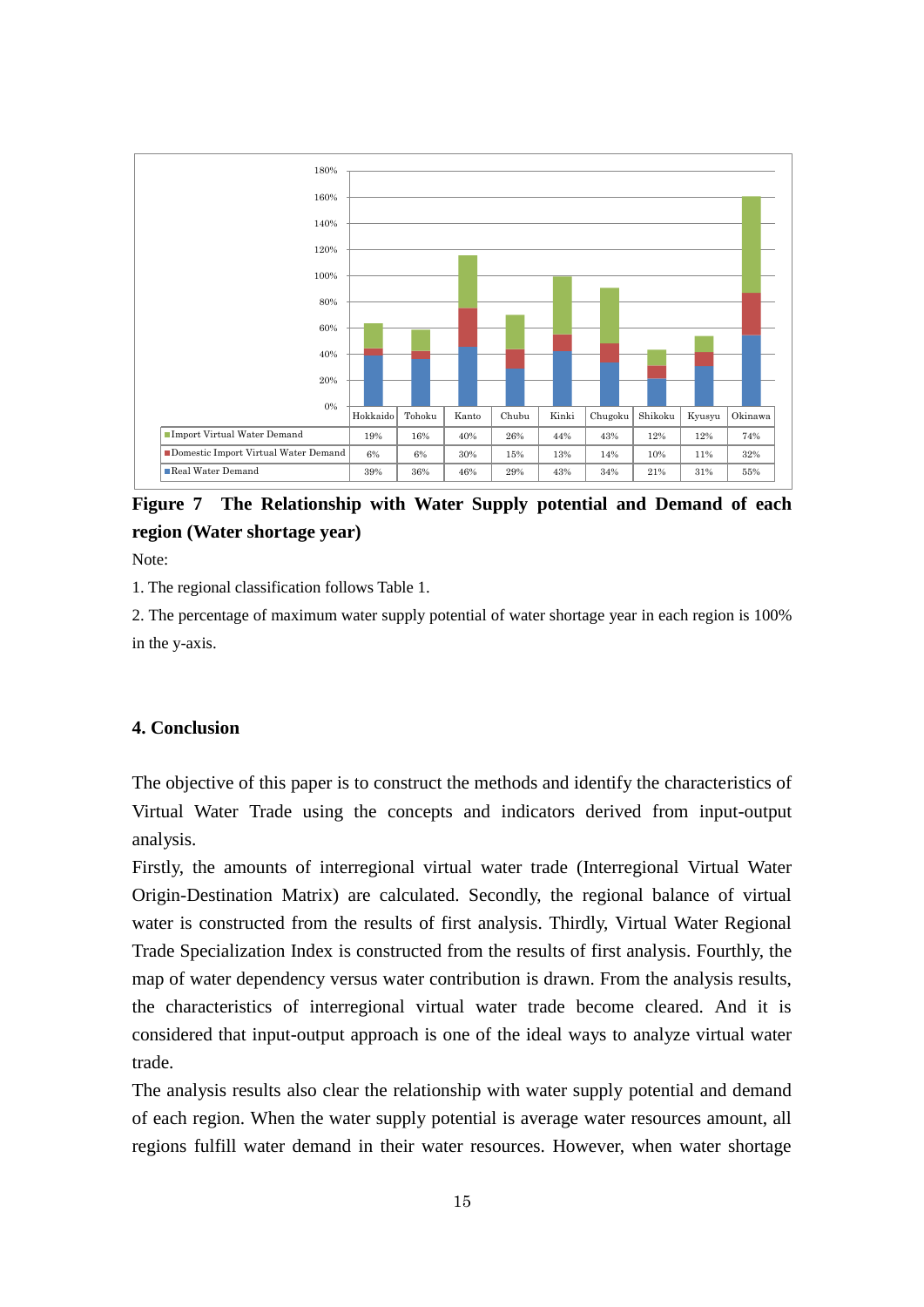situations come, it is impossible for three regions such as Okinawa, Kanto and Kinki to fulfill water demand. And, Chugoku is also in difficult situation to allocate water resources correctly.

It is often said Japan is water-abundant country, and there is no fear of a shortage of fresh water. However, from this study, it is obvious that virtual water demands contribute to save water resources and prevent critical water shortage situation in some regions of Japan. Especially, virtual water of international trade has important roles. Japan government needs to consider water resources strategy when international import becomes small in the near future, especially agricultural goods. The relationship with water supply and demand is totally different in each region. The methodology and analysis results of this study may have valuable information to construct future blue print of water resources strategy.

#### **Acknowledgement**

This paper was supported by Graduate School Doctorate Student Aid Program 2009, Keio University.

## **References**

Arai, S. and Arakawa, S. (2006) "2000 Input-Output Tables for basic price and 2000 Inter-regional Input-Output Tables" Pan Pacific Association of Input-Output Studies The 17th Conference, Okinawa International University, October 28-29, 2006, Japan. (in Japanese)

Carter, H. O. and Ireri, D. (1970) "Linkage of California-Arizona input-output models to analyze water transfer patterns." In *Applications of input-output analysis. Proceedings of the fourth international conference on input-output techniques, Geneva, 8–12 January 1968. Published in honor of Wassily Leontief*, Vol. 2, edited by A. P. Carter and A. Brody. Amsterdam: North-Holland Publishing Company.

Fukuishi, H. (2009a) "The Construction and Problems of Water Use Regional Input-Output Table of Japan" Pan Pacific Association of Input-Output Studies The 20th Conference, Sun-refre Hakodate October 31-November 1, 2009, Japan. (in Japanese)

Fukuishi, H. (2009b) "Water use in the Japan economy in 2000: an input-output